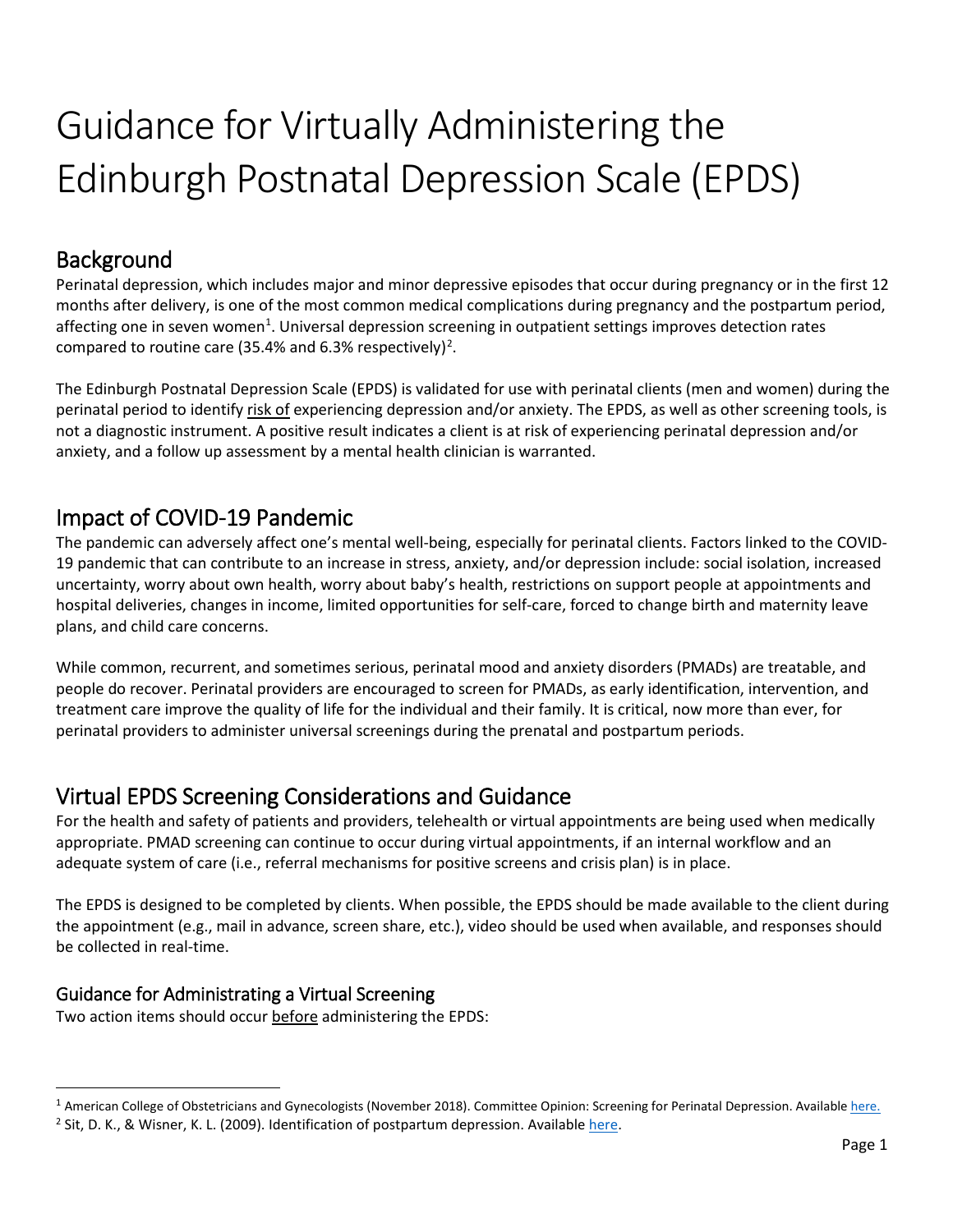- 1. Share any mandated reporting requirements with the client. This should include explanation of action you would take based on responses received. *Example: describe your organization's crisis response policy if the client presents in distress or answers "Yes, quite often" to EPDS Question 10: In the past 7 days, the thought of harming myself has occurred to me.*
- *2.* Ask the client if they are in a safe, private space. Determine if this option is available for them. Consider accommodations for when this is not available, such as rescheduling the screening or assigning the response options a designated letter. *Example:*

EPDS Question 1: In the past 7 days, I have been able to laugh and see the funny side of things.

- As much as I always could *Response "A"*
- Not quite so much now *Response "B"*
- Definitely not so much now *Response "C"*
- Not at all *Response "D"*

#### Crisis Management Plan

When delivering any telehealth services, it is essential to have a crisis management plan. At the beginning of every appointment:

- Confirm the client's location
- Ask for a contact number in case you are disconnected
- Assure you have the client's emergency contact information readily available
- Ask for an emergency number for the client's location that you can use or share

#### Crisis Assessments and Considerations

Organizations can choose to incorporate a suicide or crisis risk screener into their workflow to aid in the identification of crisis situations. Examples of when this screen could be administered include when a client is presenting in distress and/or answers *"Yes, quite often" to EPDS Question 10: In the past 7 days, the thought of harming myself has occurred to me.* Commonly used crisis assessment tools are th[e Ask Suicide-Screening Questions \(ASQ\)](https://www.nimh.nih.gov/research/research-conducted-at-nimh/asq-toolkit-materials/index.shtml) and the [Columbia-Suicide](https://cssrs.columbia.edu/the-columbia-scale-c-ssrs/cssrs-for-communities-and-healthcare/#filter=.general-use.english)  [Severity Rating Scale \(C-SSRS\).](https://cssrs.columbia.edu/the-columbia-scale-c-ssrs/cssrs-for-communities-and-healthcare/#filter=.general-use.english)

If the client is in crisis:

- Follow agency crisis policy, which could include contacting local law enforcement and/or securing transportation for the client to go to the emergency department. Prior to administering EPDS or a crisis screen, organizations should review and modify their crisis policy, practices, and/or workflow for virtual crisis situations.
- Remain calm. Ask the client how you can help. Listen to them. Express support and concern.
- Do not make judgmental comments. Do not argue or try to reason with the person. Do not set demands.

If the client is not currently in crisis:

- Help schedule an appointment with a mental health clinician.
- Encourage or help the client create a safety plan.
- Provide the Suicide Prevention Helpline (1-800-273-TALK) and Crisis Text Line (text 'Kansas' to 741741) information to the client.

Note: KDHE'[s Mental Health Integration Toolkit](https://www.kdheks.gov/c-f/mental_health_integration.htm) includes a sample workflow for crisis intervention following a PMAD [screening,](https://www.kdheks.gov/c-f/integration_toolkits/Crisis_Intervention_Following_PMAD_Screening.pdf) as well as a [PMAD screening policy template](https://www.kdheks.gov/c-f/integration_toolkits/Sample_Model_Policy_for_PMAD_Screening.docx) that includes crisis intervention protocol.